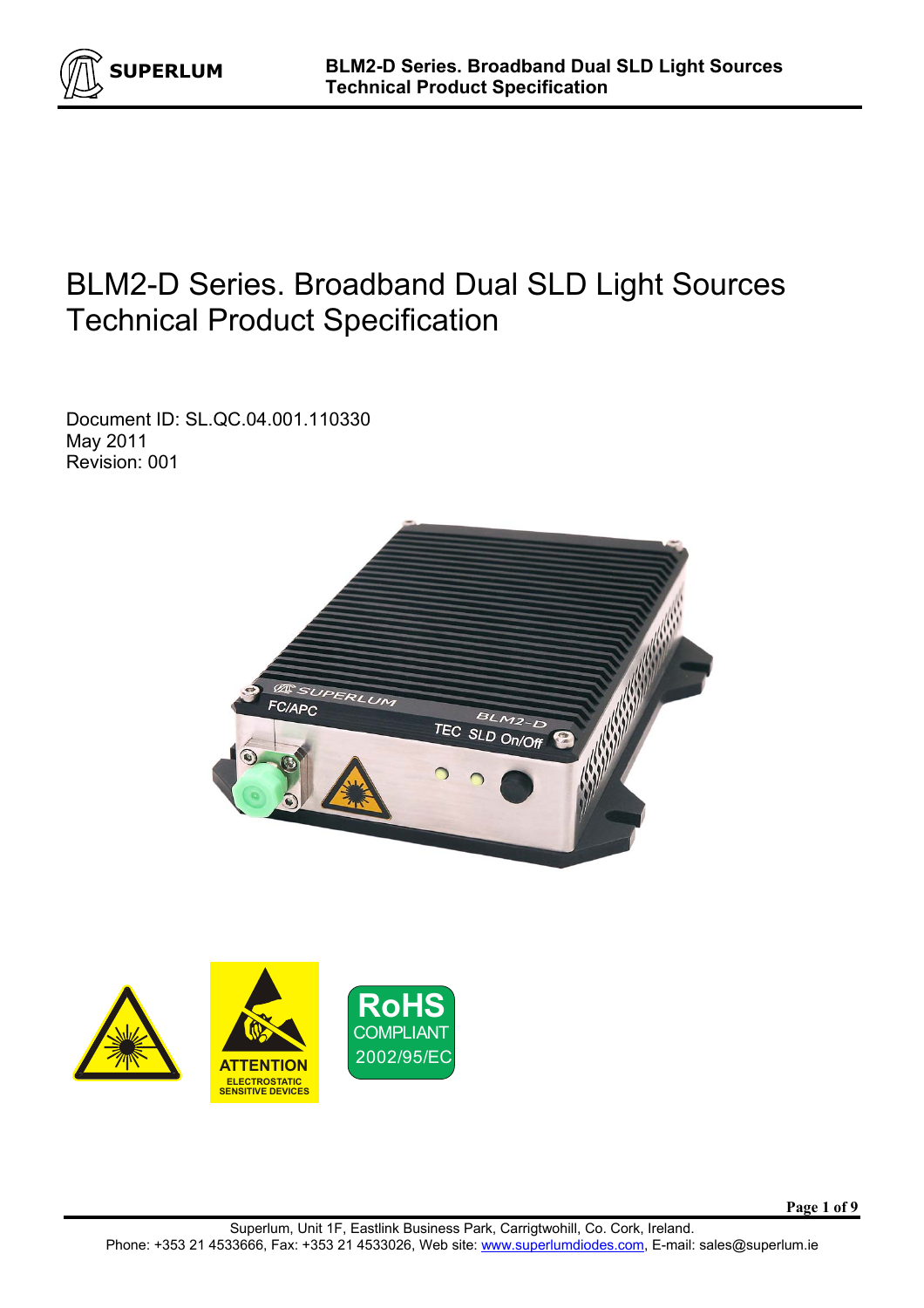

# **Contents**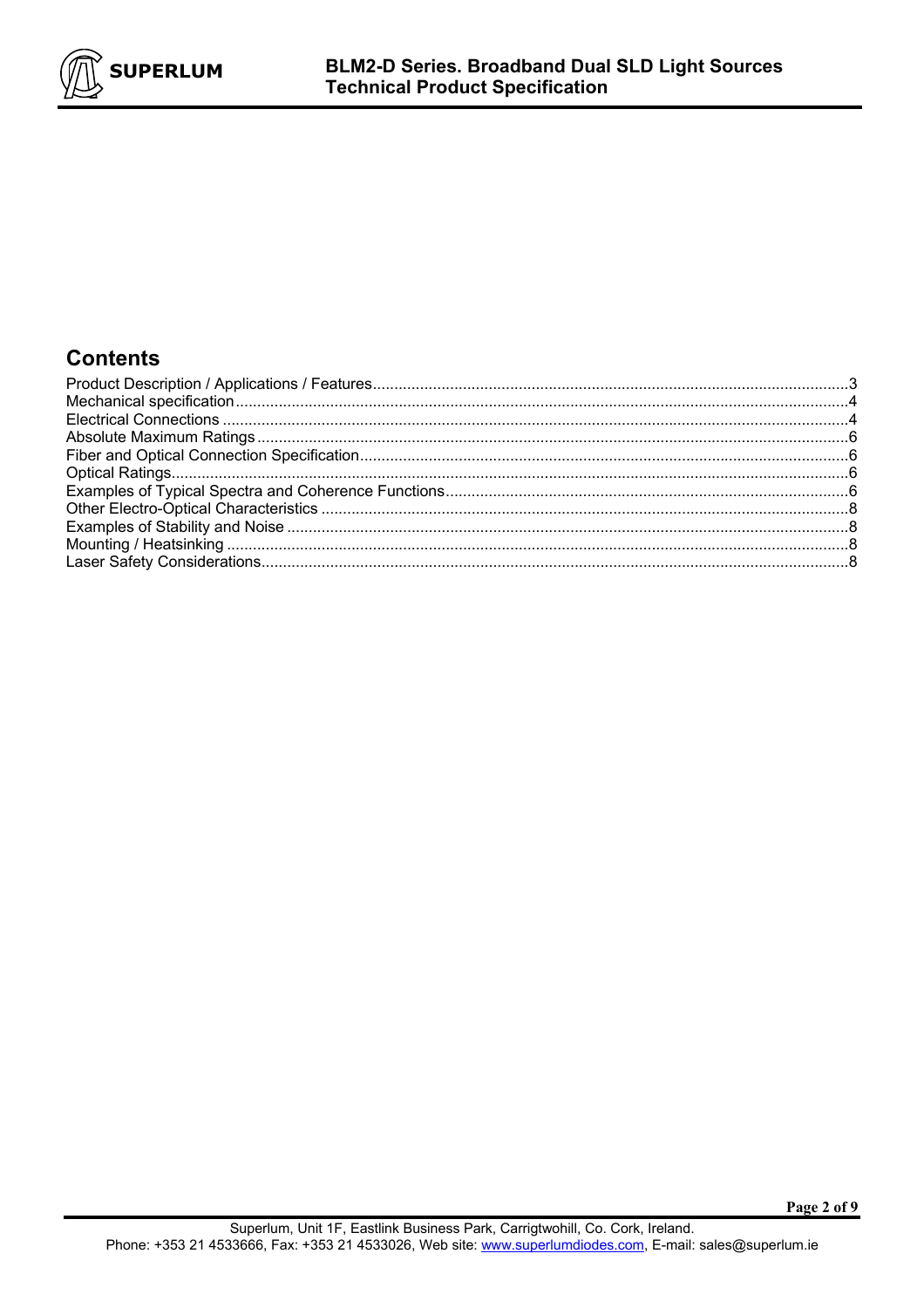

#### **Product Description / Applications / Features**

Miniature BLM2-D series light source modules are powerful and very broadband light sources based on a combination of two SLDs with slightly different center wavelengths.

These stable, reliable and low noise modules expand Superlum line of D-Broadlighter benchtop series *www.superlumdiodes.com/d\_broadlighters.htm*, allowing easy integration into customer system, especially in OEM applications. BLM2-D are ideal light sources for OCT and biomedical imaging, Bragg Grating and other kinds of optical sensing, and for a lot of other applications requiring miniature powerful light source modules with a broad spectrum and a very short coherence length.

Built-in miniature dual-channel SLD current and temperature controller allows switching SLDs on and off either by a pushbutton on front, or externally by TTL, or from a PC via an RS-232 port.

Although operating parameters of each SLD are pre-set for getting the best combination of spectrum width and output power, Superlum may provide a password key allowing changing of SLD parameters via RS-232 port upon request.

The baseplate of the BLM2-D module features slotted mounting tabs extending from the baseplate. These mounting tabs allow easy fixing of the BLM2-D light source module to a heatsink for getting widest possible ambient operating temperature range. It is also possible to use BLM2-D modules without a heatsink. However, this will limit the maximum ambient operating temperature to +40 °C.

This specification describes standard models offered by Superlum. However, the flexible design of the light source and a great number of different SLD modules available for integration allows a lot of customized light sources to be designed, including dual-wavelength light sources where SLDs at different spectral bands with non-overlapped spectra are combined.

#### **Applications**

- Optical Coherence Tomography, including Ultra High Resolution OCT systems
- Fiber Optic Sensing
- Optical Metrology
- **Testing of Optical Components**
- Biomedical Imaging
- Low-Coherence Interferometry

#### **Features**

- High optical power
- Very broad emission spectra
- Coherence length\* of 4.5 µm or less (in air)
- Miniature design
- Stable, low noise optical output
- Built-in dual-channel current and temperature controller with a lot of built-in SLD protection features
- Manual and remote control capability; RS-232 and TTL analog control
- Operates from +5V DC supply

\*coherence length is defined as full width at half maximum of the coherence function plotted versus mirror displacement.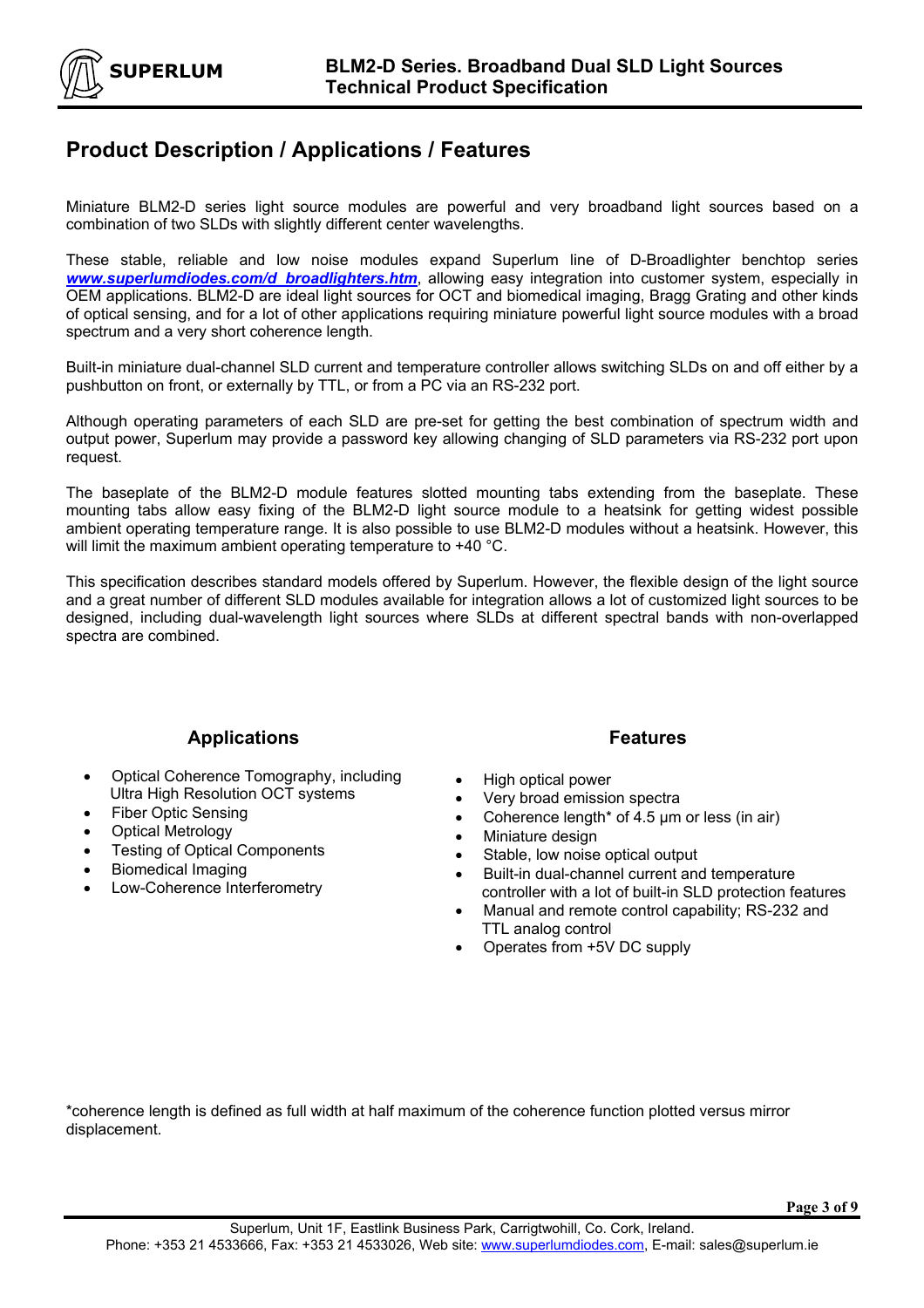

# **Mechanical specification**

Mechanical drawing of the BLM2-D light source module is shown in Figure 1.



**Figure 1.** Drawing of the BLM2-D light source module. Dimensions are in millimeters [inches]. Weight of a light source is 400 g.

#### **Electrical Connections**

Structure of electrical connections of a standard BLM2-D light source is shown in Figure 2 (a) and Figure 2 (b) below. Electrical Inputs/Outputs are described in Table 1 below. There are separate connectors for 5V DC power supply, for remote control and external switching of SLDs on and off by TTL, and for RS-232 interface.



**Figure 2 (a).** Pin-outs of BLM2-D connectors.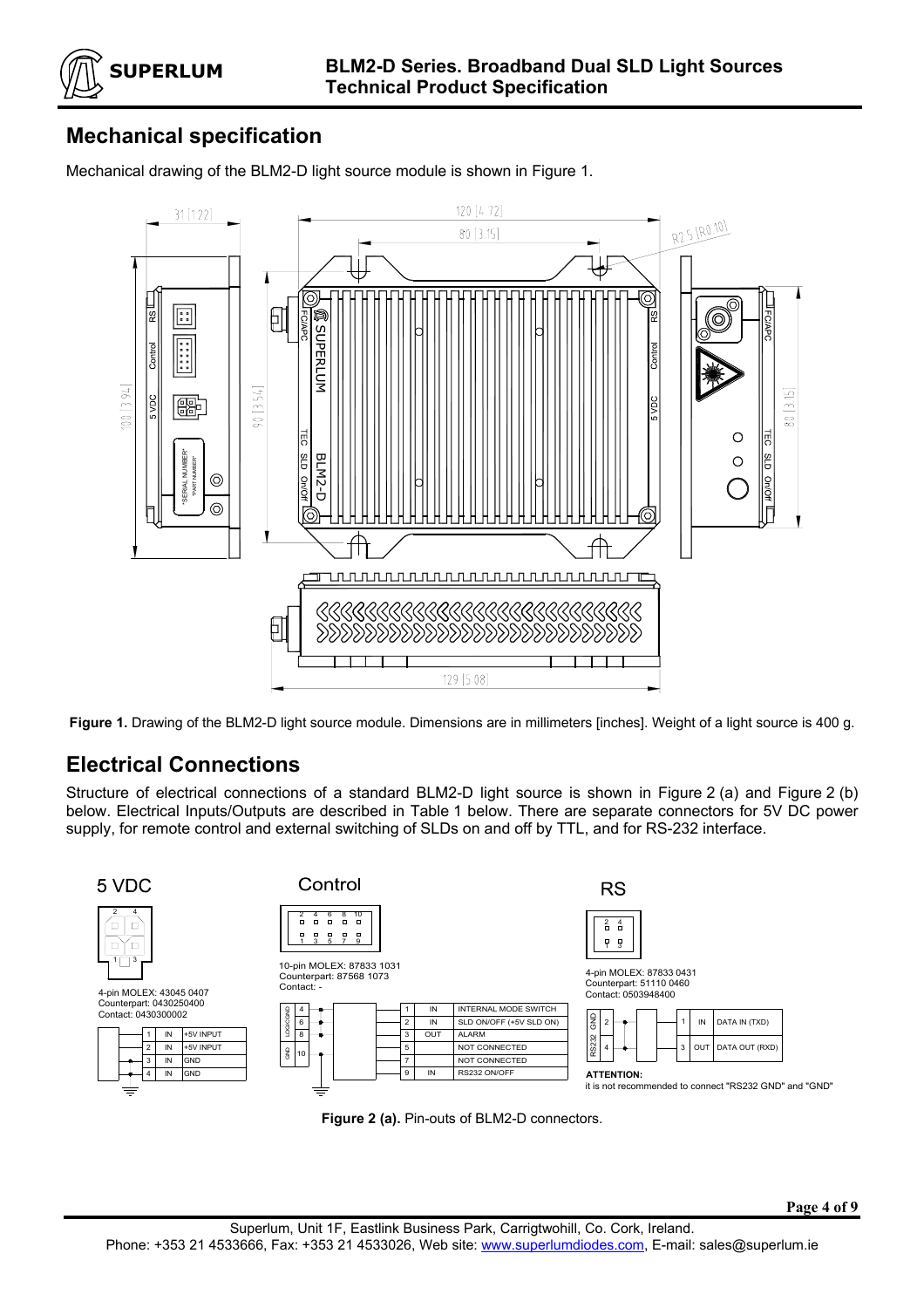



**Figure 2 (b).** Structure of electrical outputs—"Control" output.

#### **Table 1. Description of BLM2-D control inputs/outputs**

| Pin number                                                                    | <b>Name</b>                                                          | <b>IN/OUT</b> | <b>Description/structure</b>                                                            |  |  |  |  |  |  |
|-------------------------------------------------------------------------------|----------------------------------------------------------------------|---------------|-----------------------------------------------------------------------------------------|--|--|--|--|--|--|
| DC power supply input, 5V DC:                                                 |                                                                      |               |                                                                                         |  |  |  |  |  |  |
| 4 pins MOLEX P/N 43045 0407 (counterpart P/N 0430250400)                      |                                                                      |               |                                                                                         |  |  |  |  |  |  |
| 1,2                                                                           | +5 V INPUT                                                           | IN            | Input DC supply                                                                         |  |  |  |  |  |  |
| 3,4                                                                           | <b>GND</b>                                                           | IN            | DC supply GND                                                                           |  |  |  |  |  |  |
| Attention: DC supply GND and the case of BLM2-D sources are connected inside. |                                                                      |               |                                                                                         |  |  |  |  |  |  |
|                                                                               | It is recommended to connect 5V DC GND and CONTROL GND.              |               |                                                                                         |  |  |  |  |  |  |
| RS:                                                                           |                                                                      |               |                                                                                         |  |  |  |  |  |  |
|                                                                               |                                                                      |               |                                                                                         |  |  |  |  |  |  |
|                                                                               | 4 pin MOLEX P/N 87833 0431 (counterpart P/N 511100460)<br><b>TXD</b> | IN            | <b>DATA IN</b>                                                                          |  |  |  |  |  |  |
| 1                                                                             | <b>RXD</b>                                                           |               |                                                                                         |  |  |  |  |  |  |
| 2<br>$\overline{3}$                                                           |                                                                      | <b>OUT</b>    | <b>DATA OUT</b>                                                                         |  |  |  |  |  |  |
|                                                                               | <b>GND RS</b>                                                        | <b>OUT</b>    | <b>RS-232 GND</b>                                                                       |  |  |  |  |  |  |
|                                                                               |                                                                      |               | Attention: it is not recommended to connect GND RS with both 5V DC GND and CONTROL GND. |  |  |  |  |  |  |
| "CONTROL":                                                                    |                                                                      |               |                                                                                         |  |  |  |  |  |  |
|                                                                               | 10 pins MOLEX P/N 87568 1031 (counterpart P/N 87568 1073)            |               |                                                                                         |  |  |  |  |  |  |
| 1                                                                             | <b>INTERNAL MODE</b>                                                 | IN            | +5 V must be applied and the service software (supplied with the                        |  |  |  |  |  |  |
|                                                                               | <b>SWITCH</b>                                                        |               | product) must be run to activate the TTL remote control option.                         |  |  |  |  |  |  |
|                                                                               |                                                                      |               | $1k\Omega$ and LED optocoupler in series.                                               |  |  |  |  |  |  |
|                                                                               |                                                                      |               | Note: While +5 V is applied, operation in the LIGHTSOURCE mode is                       |  |  |  |  |  |  |
|                                                                               |                                                                      |               | disabled.                                                                               |  |  |  |  |  |  |
| 2                                                                             | SLD ON/OFF                                                           | IN            | Allows switching SLDs on and off by applying TTL signals.                               |  |  |  |  |  |  |
|                                                                               |                                                                      |               | $1k\Omega$ and LED optocoupler in series.                                               |  |  |  |  |  |  |
| 3                                                                             | <b>ALARM</b>                                                         | <b>OUT</b>    | Open collector. Goes to low impedance state in case of a fatal error;                   |  |  |  |  |  |  |
|                                                                               |                                                                      |               | works in intermittent mode (alternates between low and high                             |  |  |  |  |  |  |
|                                                                               |                                                                      |               | impedance states at a rate of 1 Hz) if service is required.                             |  |  |  |  |  |  |
| 4                                                                             | <b>LOGIC GND</b>                                                     |               | <b>TTL GND</b>                                                                          |  |  |  |  |  |  |
| 5                                                                             | RS232 ON/OFF                                                         |               | Shortening to GND (pin 6) disables the RS-232                                           |  |  |  |  |  |  |
| 6                                                                             | <b>LOGIC GND</b>                                                     |               | It is recommended to connect 5V DC GND and CONTROL GND.                                 |  |  |  |  |  |  |
| 7                                                                             | NOT CONNECTED                                                        |               |                                                                                         |  |  |  |  |  |  |
| 8                                                                             | <b>LOGIC GND</b>                                                     |               |                                                                                         |  |  |  |  |  |  |
| 9                                                                             | NOT CONNECTED                                                        |               |                                                                                         |  |  |  |  |  |  |
| 10                                                                            | <b>GND</b>                                                           |               |                                                                                         |  |  |  |  |  |  |

The BLM2-D is supplied with companion software for remote control of the light source from a PC via the RS-232 port. The companion software can be also used to enable/disable TTL control in the PROGRAM mode, and to diagnose the status of each SLD.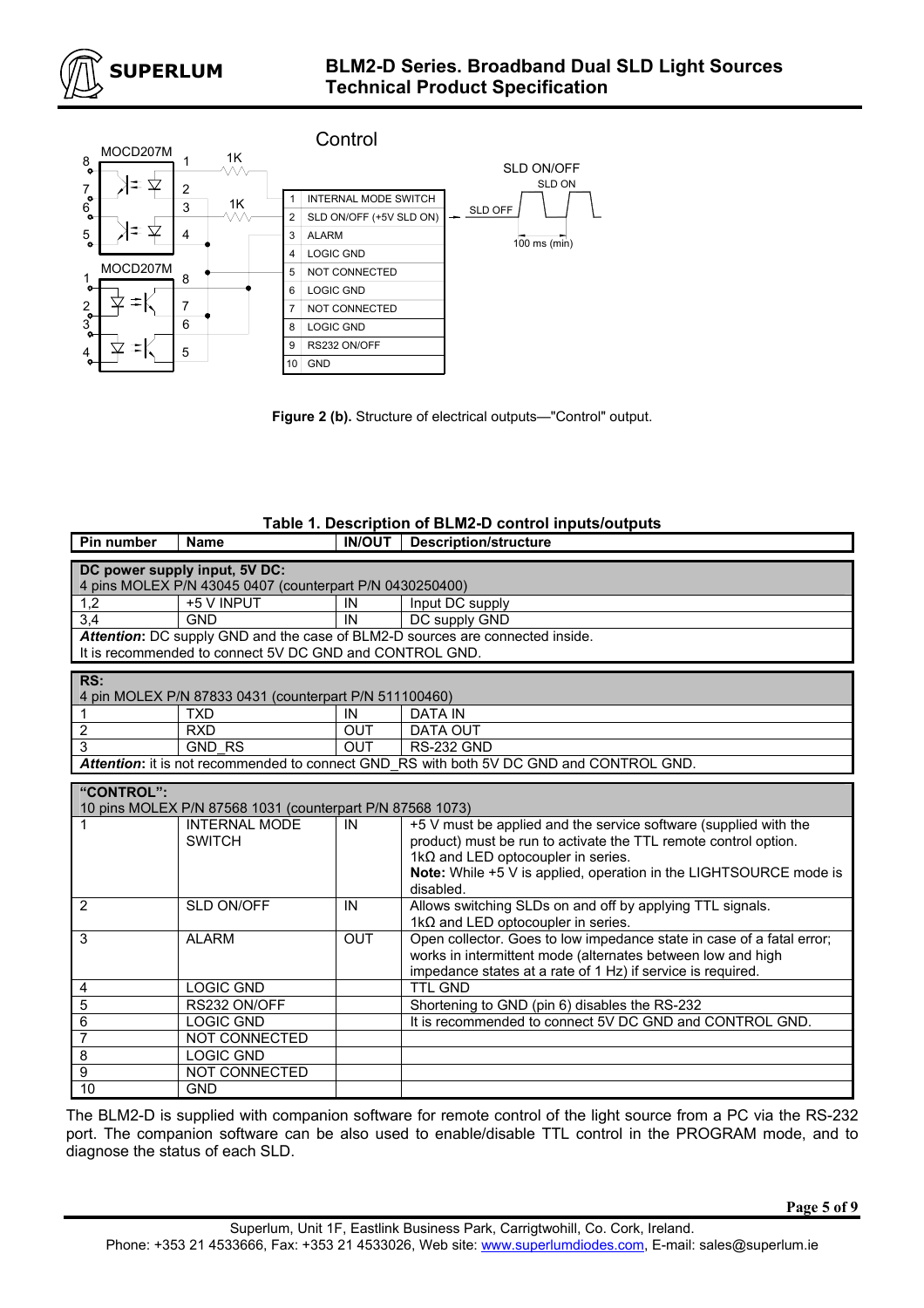

### **Absolute Maximum Ratings**

| <b>Parameter</b>               | <b>Condition</b>                                                  | <b>Min</b>     | Typ  | <b>Max</b>    | Unit        |
|--------------------------------|-------------------------------------------------------------------|----------------|------|---------------|-------------|
| Storage temperature            |                                                                   | $-20$          |      | $+80$         | °C          |
| Operating temperature          | BLM2-D mounted on a heatsink capable<br>of dissipating up to 15 W | 0              |      | $+55^{\circ}$ | $^{\circ}C$ |
| Humidity, non-condensing       |                                                                   |                |      | 90            | %RH         |
| DC supply voltage              |                                                                   | 4.75           | 5.00 | 5.25          |             |
| DC supply current <sup>2</sup> |                                                                   | $\overline{2}$ |      | 3.5           | Α           |
| DC supply ripples              | 1 kHz200 kHz frequency range                                      |                |      | 20            | mV          |
| "INTERNAL MODE SWITCH" input   | Pin 1 connector "Control"                                         | 4              | 5    | 30            |             |
| "SLD ON/OFF" input             | Pin 2 connector "Control"                                         | 4              | 5    | 30            |             |
| <b>ALARM</b> output            | Pin 3 connector "Control"; open collector                         |                |      | 150           | mA          |

Light source modules must be fixed onto an appropriate heatsink for getting a widest possible operating temperature range. However, it is also possible to use BLM2-D without a heatsink, although in a limited range of ambient temperatures. The highest operating temperature without heatsinking is +40 °C in case of a free air circulation around the package.

air circulation around the package.<br><sup>2</sup> DC power supply should be capable to produce up to 3.5A. A less powerful power supply may be used, but it will limit the operating temperature range. It is not allowed to use a power supply with a maximum current of less than 2.0 A.

## **Fiber and Optical Connection Specification**

|                                               | Type                  | Comments                         |
|-----------------------------------------------|-----------------------|----------------------------------|
| Fiber type                                    | <b>SM</b>             | Corning HI780 fiber              |
| Mode field diameter / Numerical Aperture (NA) | $5 \text{ µm} / 0.14$ |                                  |
| Connector type                                | FC/APC                | FC/APC fiber pigtailed output is |
| Connector key type                            | Tight-fit/narrow      | available upon request.          |

## **Optical Ratings**

This chapter describes optical parameters of standard BLM2-D light source modules of Superlum. Please note that the flexible design of the light source and a great number of different SLD modules available to choose from allow a variety of light sources to be designed to meet a custom specification of optical parameters.

| Device P/N                    | BLM2-D-810-B-5 |                          | BLM2-D-840-B-10 |     |     | BLM2-D-880-B-10 |     |            |     |
|-------------------------------|----------------|--------------------------|-----------------|-----|-----|-----------------|-----|------------|-----|
| Parameter                     | Min            | T <sub>VD</sub>          | Max             | Min | Tvp | Max             | Min | <b>Typ</b> | Max |
| Output optical power, mW      | 5              |                          |                 | 10  | 12  | -               | 8   | 10         |     |
| Center wavelength, nm         | 800            | 810                      | 820             | 830 | 840 | 850             | 870 | 880        | 890 |
| Spectral bandwidth (FWHM), nm | 90             | 100                      | -               | 90  | 100 | -               | 90  | 100        |     |
| Spectral Flatness, %          |                | $\overline{\phantom{0}}$ | 45              |     |     | 45              |     |            | 30  |
| Spectral ripple, %            |                | ◠<br>_                   | 5               |     | ົ   |                 |     | ⌒          |     |

# **Examples of Typical Spectra and Coherence Functions**



**Page 6 of 9**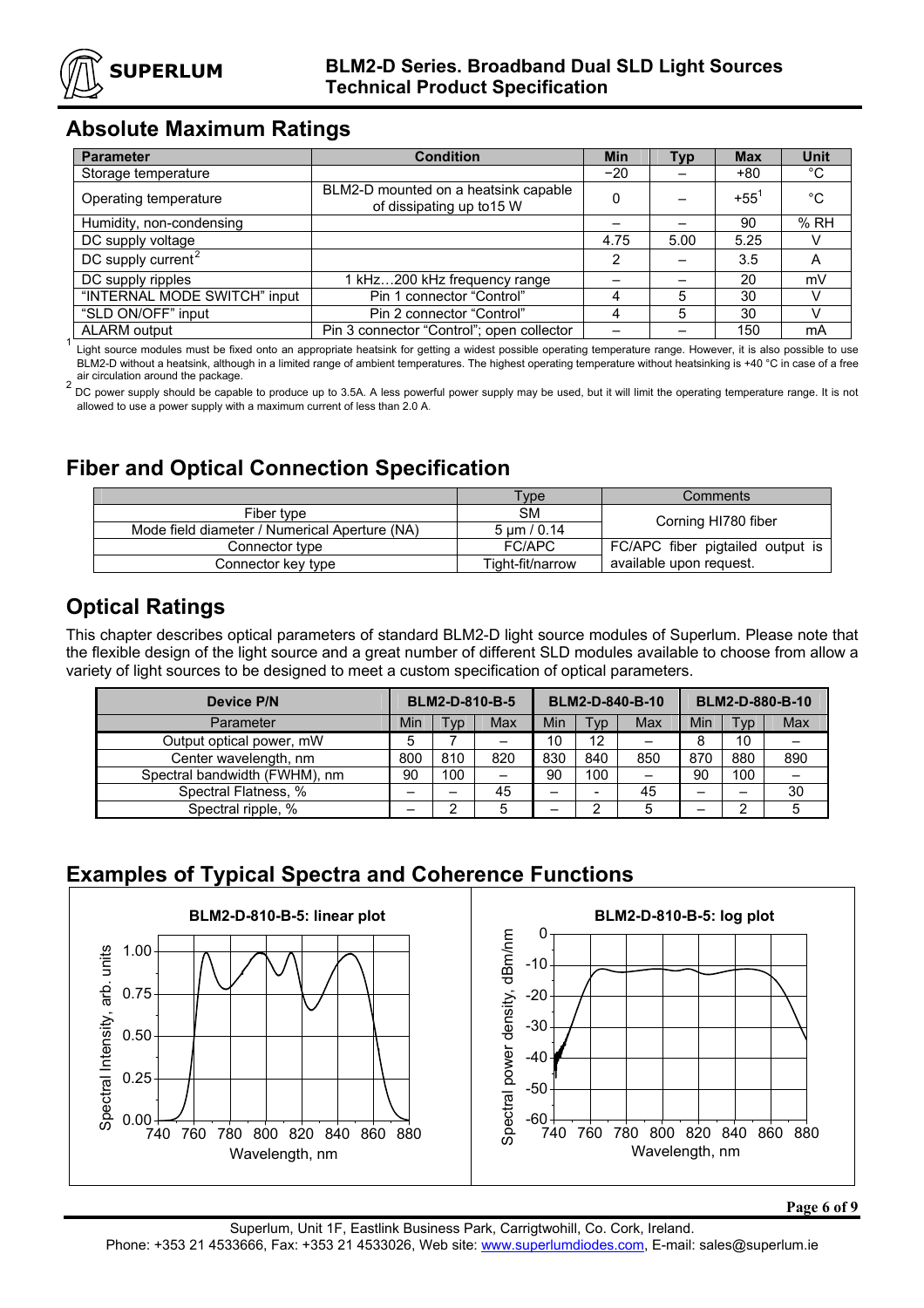

#### **BLM2-D Series. Broadband Dual SLD Light Sources Technical Product Specification**



**Page 7 of 9**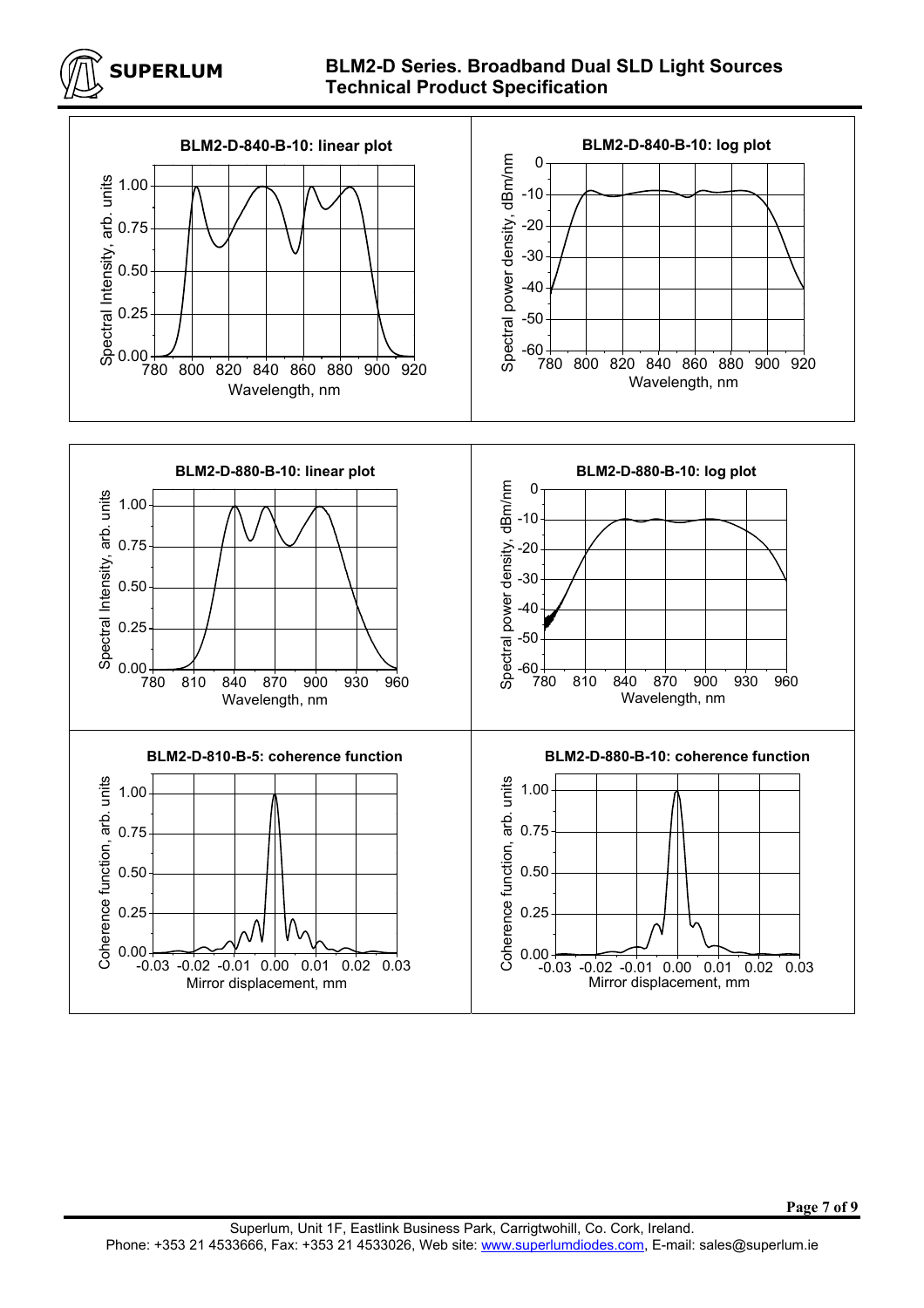

#### **Other Electro-Optical Characteristics**

| <b>Parameter</b>                          | <b>Condition</b>            | <b>Min</b>   | Тур    | <b>Max</b> | <b>Unit</b> |
|-------------------------------------------|-----------------------------|--------------|--------|------------|-------------|
| Temperature dependent optical drift       | $0+40$ °C                   |              | 75     | 130        | ppm/°C      |
| Relative Intensity Noise (RIN)            | 10 $kHz2$ MHz               |              | $-130$ | $-125$     | dB/Hz       |
| Long-term optical power stability         | 8 h after 60 min warming up |              |        | 4 0 0 0    | ppm         |
| "Ready-to-work" time                      | After DC power supplied     |              |        |            | s           |
| Cold start settling time (system warm-up) |                             | $20^{\circ}$ | —      | $60^2$     | min         |
| Rise time of optical signal               |                             | 30           | 50     | 100        | ms          |
| Fall time of optical signal               |                             |              |        | 3          | μs          |

 $1$  at +25 °C

2 at 120  $\degree$ <br>at high and low extremes of operating temperature range

# **Examples of Stability and Noise**



## **Mounting / Heatsinking**

Light sources should be mounted to an appropriate heatsink capable of dissipating up to 15 W. Free air circulation around top cover is required. A light source may be used without a heatsink, but it will limit the maximum operating temperature to +40 °C. Free air circulation around BLM2-D is absolutely required when it is used without a heatsink.

## **Laser Safety Considerations**

The product emits invisible light that may have a potential hazard associated with CLASSES 3R-3B of IEC 60825-1 (Edition 2.0; 2007-03), depending on a particular P/N.